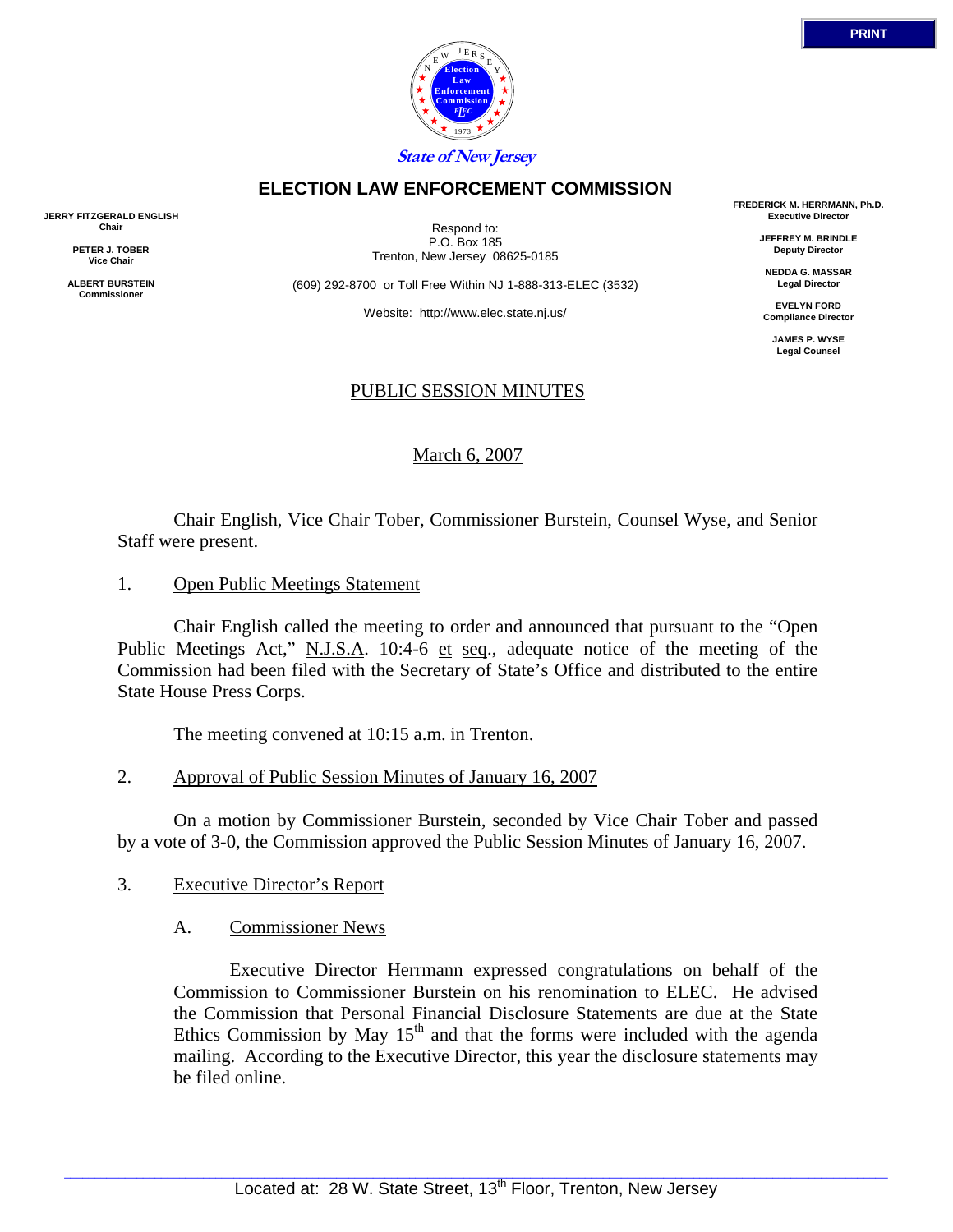### B. National News

 Executive Director Herrmann reported that the U.S. Supreme Court will hear an appeal of a lower court decision that relaxed restrictions on mentioning candidates by name in issue ads run by corporations, unions, and other special interest groups during the height of a campaign. He said that it is expected that the "Wisconsin Right to Life Case" will be argued in April and decided by July. The Executive Director noted that the focus of the litigation is the provision in the McCain-Feingold law that prohibits referring to a candidate in a political communication 30 days before a primary election and 60 days before a general election.

## C. Budget Update

 Executive Director Herrmann indicated that on January 18, 2007, Deputy Director Brindle, Director of Finance and Administration Gary Alpert, and he met with the Office of Management and Budget staff to present ELEC's budget request for Fiscal Year 2008. He stated that Governor Corzine delivered his budget address on February 22, 2007, and the staff is waiting for the release of budgetary details to learn the Commission's Fiscal Year 2008 recommended appropriation.

### D. Computer Matters

 Executive Director Herrmann stated that thanks to the extraordinary efforts of Division of Information Technology Director Carol Neiman and her staff, candidates may now file electronically over the Internet, noting that the previous electronic filing system relied on using discs, which had to be mailed to the Commission. According to the Executive Director, filing can be done with the proverbial "push of a button" and that beginning with 2007 general election, every candidate for Governor and the Legislature spending over \$100,000 will be required to file using the new system.

#### E. Staff Activities

 The Executive Director announced that staff has set up an e-mail notification system to inform interested parties of upcoming Commission meetings.

 Executive Director Herrmann said that as of December, the Compliance Division has trained 607 treasurers and registered 1,007 lobbyists.

 Executive Director Herrmann advised the Commission that the Finance and Administration Section ran a program entitled "Ready, Set, Test" on January  $24<sup>th</sup>$  for 25 staff members. The Executive Director indicated that this event was an informative all-day seminar designed to assist staff members in preparing to take Department of Personnel Civil Service examinations, and added that the session was part of the Section's ongoing support of personal and professional staff development.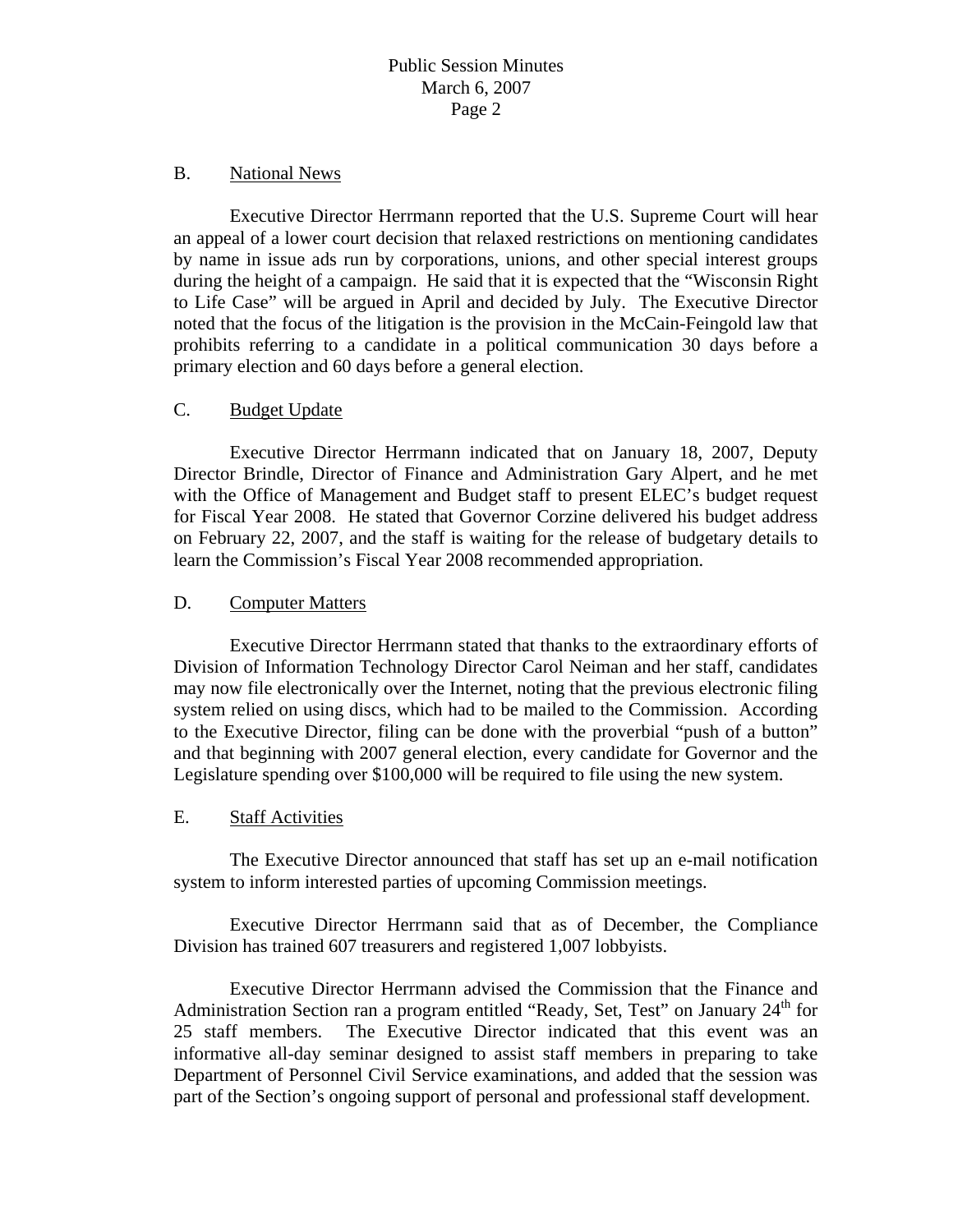Executive Director Herrmann informed the Commission that on January 25, 2007, Legal Director Massar was the speaker at a meeting of the Government Sector Lawyers Committee of the New Jersey State Bar Association. She spoke about the new pay-to-play laws. The Executive Director stated that her audience was comprised of attorneys who are currently responsible for administering the contracting aspects of these new statutes.

## F. Legislative Developments

 Executive Director Herrmann reported that on January 29, 2007, Director of Special Programs Amy Davis and he attended the Senate State Government Committee Hearing on S-2438 (Turner) and A-100 (Roberts, Greenstein, Baroni, *et al.*), which create a Clean Elections Pilot Program for 2007. He said that the bills were released by a vote of 4-1 with committee amendments dealing with:

- Placement of candidate links on ELEC's website,
- The advertising process for withdrawals,
- Expedited regulations, and
- The program review process.

 Executive Director Herrmann reported that on February 8, 2007, Director of Special Programs Davis and he attended the Senate Budget and Appropriations Committee Hearing on the Clean Elections bills. According to the Executive Director, former Clean Elections Committee Chair William E. Schluter testified against the bills emphasizing that they should include the primary. Dr. Herrmann said that he testified that, although ELEC supports a Clean Elections Pilot Project for 2007, it would be "nearly impossible" to administer the program for the primary at such a very late date. The Executive Director noted that the Committee voted 8-7 to release the bills without recommendation.

 Executive Director Herrmann added that on February 8, 2007, he attended the Senate State Government Committee Hearing on four ethics bills: S-222 (Karcher), S-2504 (Codey/Lance), S-2505 (Codey), and S-2506 (Codey/Allen). He said that:

- S-222 prohibits campaign contributions by government entities,
- S-2504 ends benefit passing by lobbyists,
- S-2505 requires the reporting of lobbying on earmarks in appropriations bills, and
- S-2506 bars campaign contributions to charities that personally benefit candidates and officeholders.

 Executive Director Herrmann advised the Commission that all the bills were released unanimously.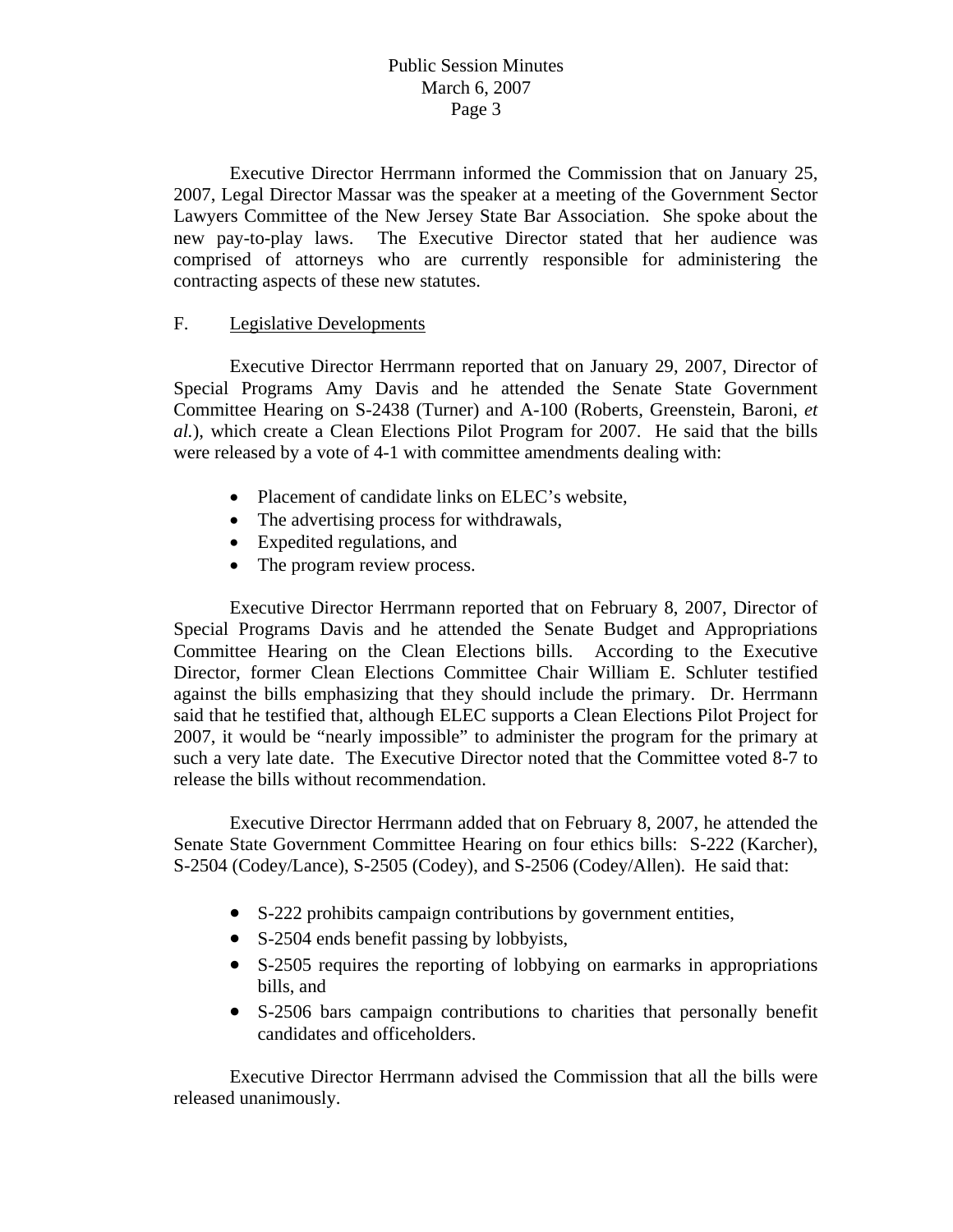The Executive Director mentioned that on February 22, 2007, Senate Floor Amendments to A-100 sponsored by Senator Tuner passed the Senate 34-0. He reported that the amendments revised various dates to allow time for running the Clean Elections Program in the 2007 general election if the bill is enacted by mid-March.

 Executive Director Herrmann stated that on February 23, 2007, he attended the Assembly State Government Committee Hearing on three pairs of ethics bills:

- A-4012 (Wheelan/Albano/McKeon) which is identical to S-2504 on ending benefit passing,
- A-4013 (Panter/Schaer) which is identical to S-2505 on reporting of lobbying on earmarks, and
- A-4014 (Connors/Conaway/McKeon) which is identical to S-2506 on banning certain charitable contributions.

 The Executive Director mentioned that all the bills were released unanimously.

- G. Spring Meeting Schedule
	- March 20, 2007 at 10:00 a.m. in Trenton;
	- April 24, 2007 at 10:00 a.m. in Trenton; and,
	- May 15, 2007 at 11:00 a.m. in Trenton.

## 4. Proposed New Rules to Implement the Pay-to-Play Disclosure Law

 Chair English requested a motion to adopt the proposed rules to implement the payto-play disclosure law.

 Commissioner Burstein made a motion to adopt the pay-to-play disclosure rules as published in the New Jersey Register on November 6, 2006. The motion was seconded by Vice Chair Tober.

 Chair English asked Legal Director Massar to summarize the written comments received and testimony offered at the November 21, 2006 public hearing on the pay-to-play disclosure rules.

 Legal Director Massar said that the majority of the comments concerned the issue of whether or not nonprofit businesses should be included in the requirements of the pay-to-play disclosure law, which is also referred to as Chapter 271. The Legal Director explained that Chapter 271 supplements two earlier pay-to-play laws imposing restrictions on contracts. Chapter 271 requires disclosure of contributions made by a business at two junctures: to the government entity awarding a contract having a value in excess of \$17,500 if the contract is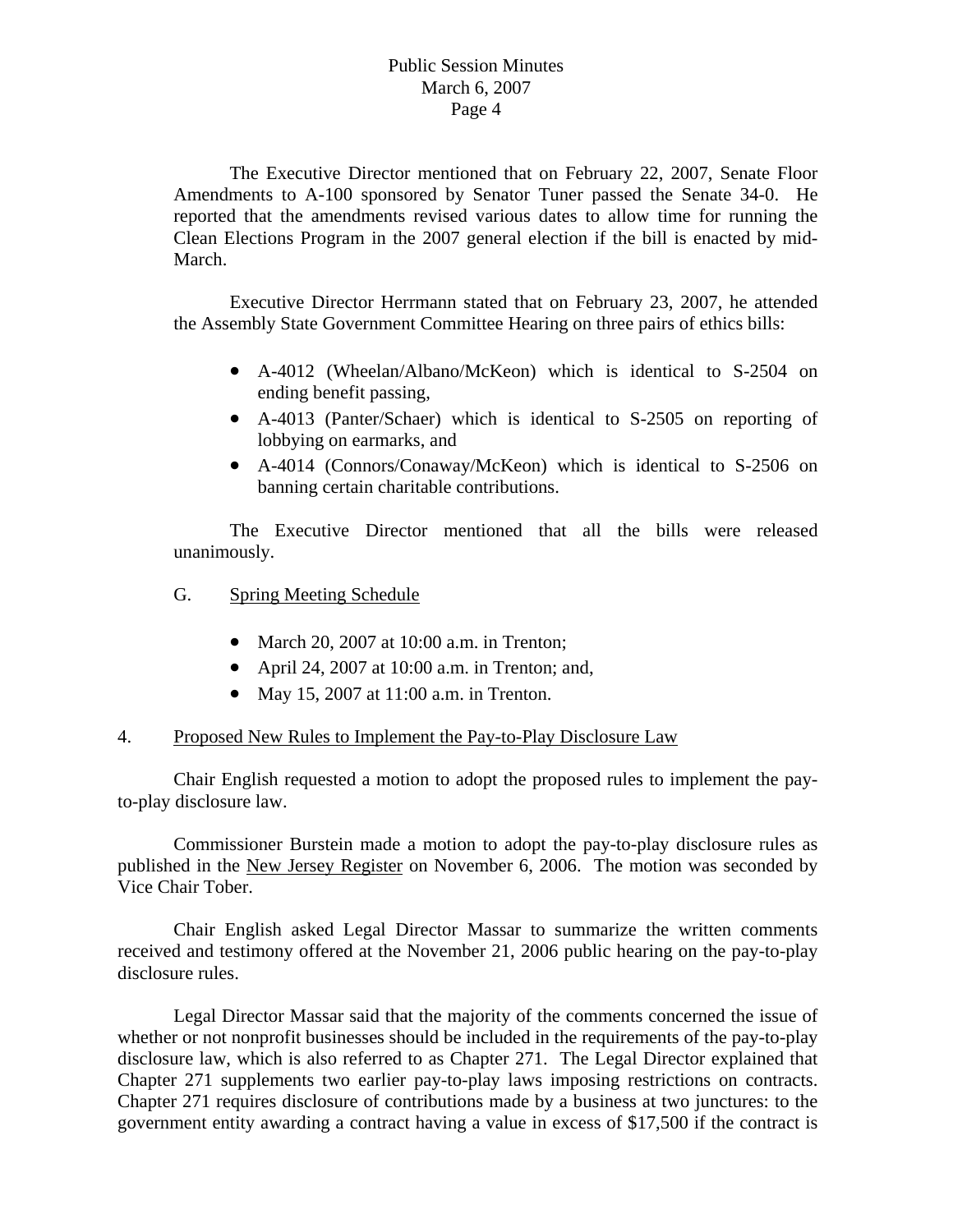not awarded pursuant to a fair and open process, and to the Commission in an annual report if a business entity has received \$50,000 or more in a calendar year as a result of contracts with New Jersey government entities.

 Chapter 271 also extends the disclosure requirements to entities doing business with school boards and fire districts. A business entity that is not a natural person must disclose contributions made not only from business entity funds but also contributions made by the principals, partners, officers, or directors of the business entity and their spouses.

 Legal Director Massar stated that the main arguments against including nonprofit businesses in pay-to-play disclosure were as follows:

- That the Legislature never intended to include nonprofits;
- That requiring nonprofits to disclose contributions made by individual board members would have a chilling effect on volunteerism;
- That nonprofits would need to divert scarce resources to complying with the reporting requirements of the law;
- That it would be administratively burdensome for nonprofits; and,
- That a wrong perception of partisanship might be created due to disclosure of board member contributions.

 Legal Director Massar added that the commenters also asked that the comment period on the rules be extended and that an additional public hearing be added. She said that in preparing phase two of the new pay-to-play rules, staff relied upon information available on the websites of the Departments of the Treasury and Community Affairs which included nonprofit businesses in the pay-to-play contracting restrictions. It would have been inconsistent and confusing to the businesses community to treat nonprofits differently.

 The Legal Director advised the Commission that the contribution information required by Chapter 271 disclosure is already required to be reported by the recipient candidates and committees.

 Legal Director Massar indicated that commenters also requested that the definition of "officer" exclude the position of vice president. She explained that Chapter 271 did not include a definition of the term "officer," and that staff therefore relied upon the definition in Black's Law Dictionary and information from the Municipal Securities Rulemaking Board in developing the definition. The commenters noted that some businesses, such as banks, may have hundreds of vice presidents, none of whom have a role in contracting.

 The Legal Director suggested that the Commission may wish to restrict the definition of "vice president" upon adoption.

 In addition, commenters requested that certain industries be excluded from pay-toplay disclosure requirements and that the rules include definitions of the terms "contract," "agreement," and "grant." Legal Director Massar indicated that, as the Commission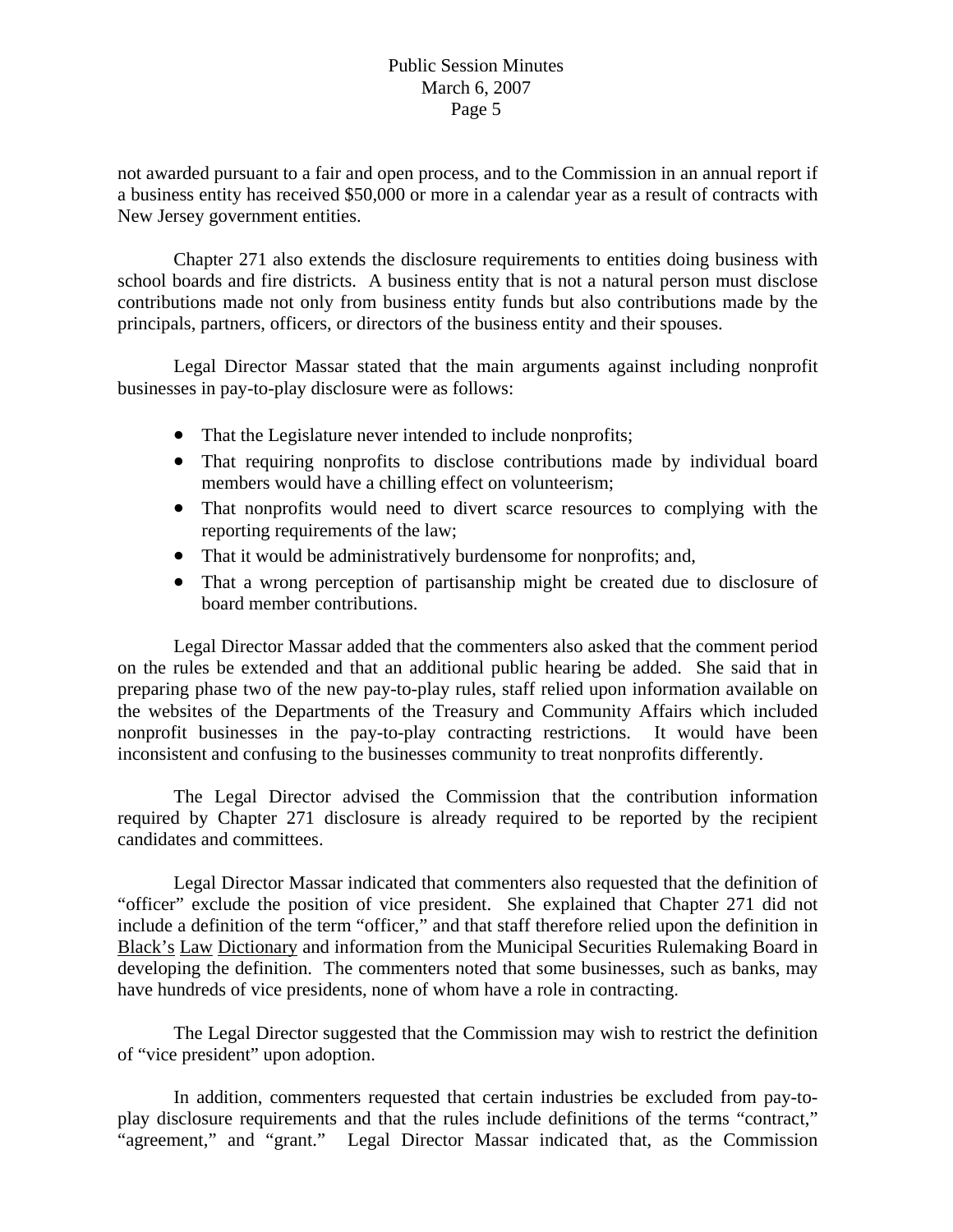explained in its rule proposal, it plays no part in and has no jurisdiction over the procurement process and must rely upon the determination of a State or other governmental entity as to whether or not a contract exists. She therefore recommended that the Commission is not in a position to define these procurement terms and that a business should rely upon the decision of the contracting government entity as to whether or not a contract exists.

 Still other commenters asked the Commission to modify the criteria in the rules for determining whether or not a business exerts control over a continuing political committee (CPC). They were concerned about the unintended impact of the criteria upon a trade association CPC. Legal Director Massar suggested that the Commission consider in a future rulemaking excluding a *bona fide* trade association CPC from the rule.

 Further comments suggested that "fair and open" contracts be excluded from the annual disclosure reports filed by businesses that receive \$50,000 or more in a year from government contracts. The Legal Director stated that staff can find no statutory basis to support this interpretation.

 Commissioner Burstein asked Legal Director Massar to provide the rationale for including both for-profit and nonprofit businesses in the regulations.

 Legal Director Massar said that the commenters expressed their belief that the use of the terms "business corporation" and "legal commercial entity" in the definition of "business entity" in Chapter 271 is an indication of Legislative intent to restrict pay-to-play disclosure requirements to only for profit businesses. However, she said staff could find no basis in Chapter 271 to distinguish between for-profit and nonprofit businesses. Further, she noted that nonprofit businesses often receive large government contracts, and there is a need for transparency in the contracting process.

 Vice Chair Tober asked: "Who are the nonprofits with governmental contracts or grants?"

 Legal Director Massar mentioned that often hospitals, social service agencies, and environmental groups have contracts with New Jersey government entities. She said that regardless of whether or not contracts are awarded pursuant to a fair and open process, without bid or competition, if a contractor receives \$50,000 or more from contracts in a year, disclosure of contributions is required.

 Chair English said that transparency is the issue. She said that even though nonprofits are not allowed to make contributions themselves, their board members do.

 Legal Director Massar said that the nonprofits are concerned because they traditionally have no interest in contributions made by their board members and have stated that the reporting requirements create First Amendment issues. The Legal Director reminded the Commission of the constitutional distinction between a statutory prohibition upon making contributions, which is impermissible under most circumstances, and the requirement to report contributions, as required by Chapter 271, which has been upheld consistently as constitutional.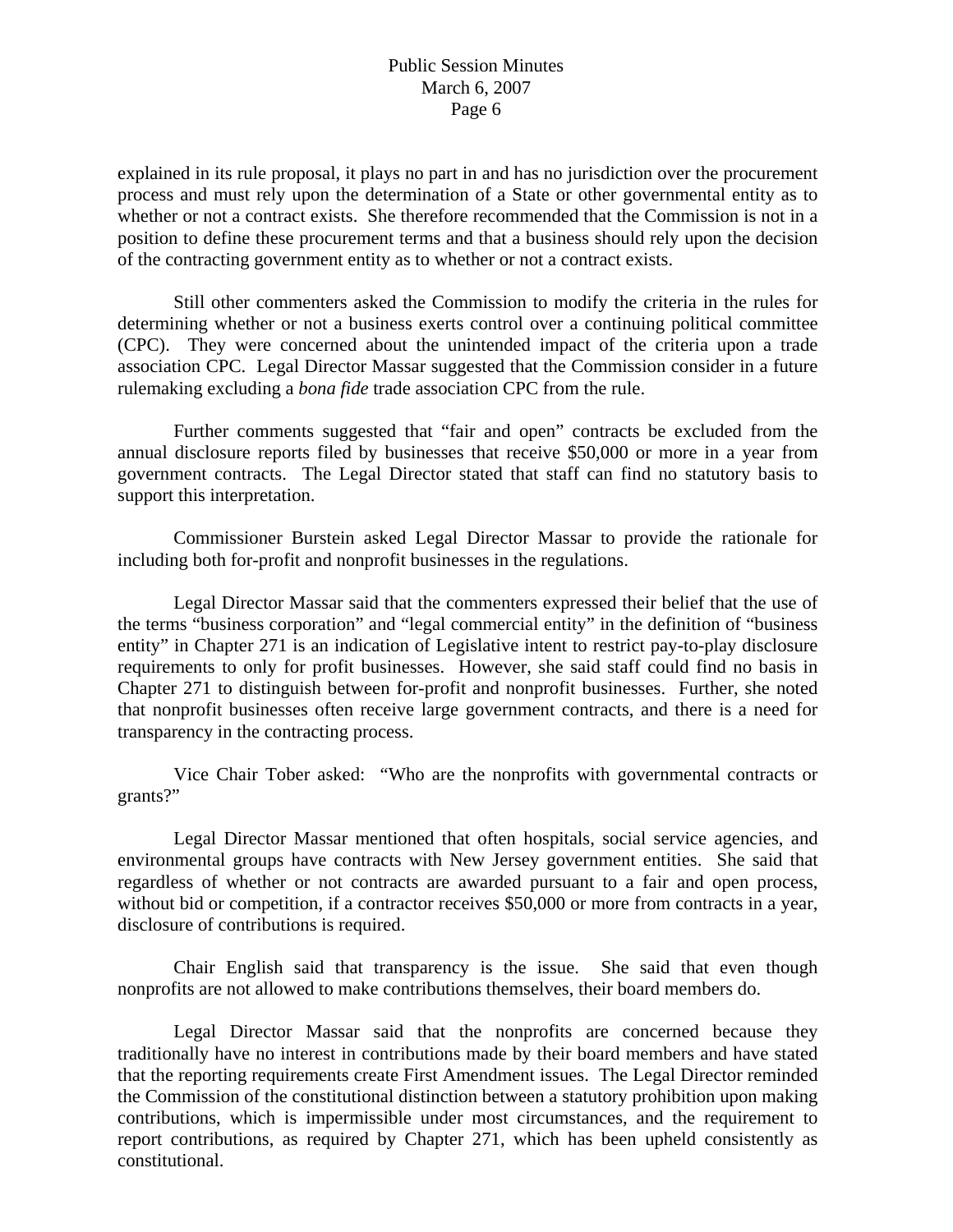Legal Director Massar recommended that the Commission may wish to pose this question to the Attorney General for clarification because the Departments of Treasury and Community Affairs, as well as the Commission, are involved in the administration of the pay-to-play laws. The Legal Director also indicated that upon adoption, the Commission might wish to delay the first reporting deadline for the annual disclosure report to September 28, 2007, and also to restrict the definition of "officer" to exclude vice presidents who are not involved in the contracting process.

 Commissioner Burstein indicated that he would accept the recommendations to change the filing deadline and to modify the definition of "officer" upon adoption.

Vice Chair Tober asked about the administrative issue.

 Legal Director Massar said that she thought it would be possible upon adoption to delay the filing deadline in the first year by three months. She said that this would give the nonprofits additional time to gather the requisite information. She noted that the June  $29<sup>th</sup>$ deadline is regulatory and not statutory, and that there is already disclosure of the contributions because they are required to be reported by the recipient candidates and committees. However, the contributions are not consolidated into one report by the businesses.

 Vice Chair Tober said that the \$300 threshold applies to pay-to-play reporting. He said, therefore, that contributions by directors are out there anyway and that this regulatory approach would simply make it easier for the public to acquire information.

Chair English asked members of the public for comments.

 Ms. Linda M. Czipo, Executive Director, Center for Non-Profits, was first to speak. Ms. Czipo stated that her organization represented many nonprofits throughout New Jersey, many of which are very small organizations, with budgets under \$1 million. She said that the administrative impact of including nonprofits in the regulations would be enormous and extremely burdensome. Ms. Czipo added that the regulations will have a chilling effect on recruitment of officers as well as create the false impression that the nonprofits are partisan. She said a perception of partisanship might be created where none exists.

 Commissioner Burstein said that directors' contributions are already disclosed. He asked: "What about this rule would have a chilling effect?"

 Ms. Czipo said that lumping contributions in one place might create a linkage wherein none exists for the charity. She added that by shifting the burden of reporting to the charity, it would be administratively burdensome to gather these contributions and comply with the law.

 Chair English next recognized Heather Taylor, representing the Citizens' Campaign. Ms. Taylor said that her organization was involved in writing the pay-to-play legislation and that it was never the intent to apply the law to nonprofits. She said that only commercial entities that stood to make a profit from contracts were intended to be included.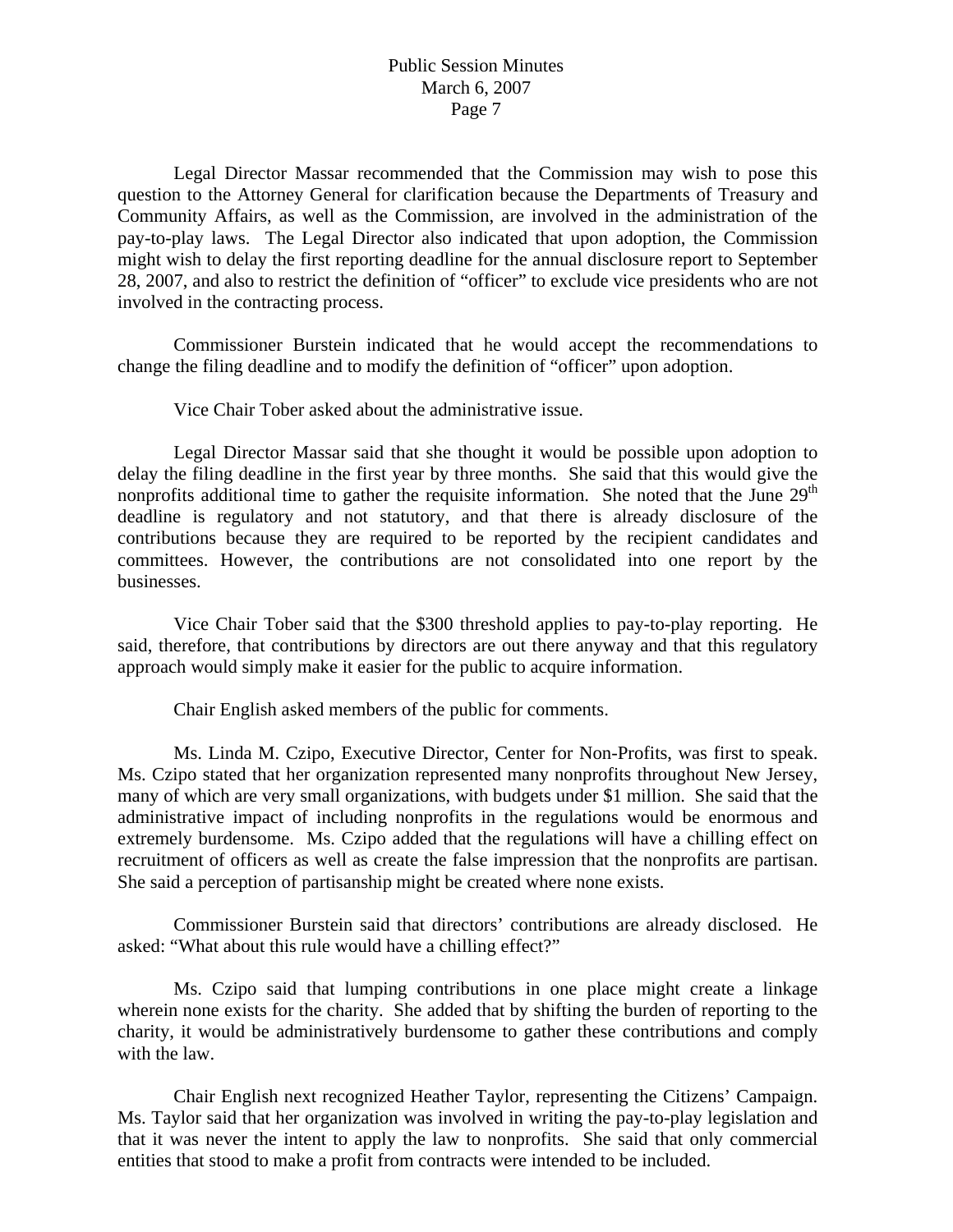Vice Chair Tober said that nonprofits received millions in contracts. He asked: "Wouldn't it further the goals of the legislation to include them since the goal is disclosure?"

 Ms. Taylor said that the issue could be looked at in the future, perhaps through the legislative process.

 Chair English recognized Gregory Nagy, Esq., of Genova, Burns & Vernoia. Mr. Nagy stated that the motivation for the pay-to-play law was to provide transparency to contributions from business entities receiving contracts from governmental agencies. He said the intent of the legislation was not to include  $501(c)(3)$  organizations in the disclosure requirements. He said that these organizations do not make contributions. For-profit business entities do make contributions, he said.

 Mr. Nagy stated that he did concur in the staff recommendations regarding definitions and said that the issue of trade associations should be addressed.

 Chair English recognized Mr. August Scotto, a citizen activist from Hamilton Township, Mercer County. Mr. Scotto offered that actions taken by the Mayor of Hamilton Township regarding Klockner Woods violated pay-to-play laws.

 Chair English said that it was wonderful to see citizens like Mr. Scotto involved in the process and was delighted to see him at the Commission meeting. She said that while the issue of Klockner Woods was not relevant to the issue before the Commission, that staff would discuss the matter with him following the meeting.

 Chair English said she believed it was the intent of Chapter 271 to capture transactions that are "below the radar," and that citizens should not have to mine the many reported contributions to find those that may be relevant to contracts. She explained that the Commission would return to the rules after the Executive Session.

### 5. Resolution to go into Executive Session

 On a motion by Commissioner Burstein, seconded by Vice Chair Tober and passed by a vote of 3-0, the Commission resolved to go into Executive Session to discuss anticipated litigation and the following matters, which will become public as follows:

- A. A report on requests from the public for investigations of possible violations, which report will not become public in order to protect the identity of informants and maintain the integrity of investigative procedures and priorities. However, any complaint alleging violations, which complaint may be generated as a result of a request for investigation, will become public not later than seven business days after mailing to the named respondents.
- B. Investigative Reports of possible violations, which reports will not become public. However, any complaint generated as the result of an Investigative Report will become public not later than seven business days after mailing to the named respondents.